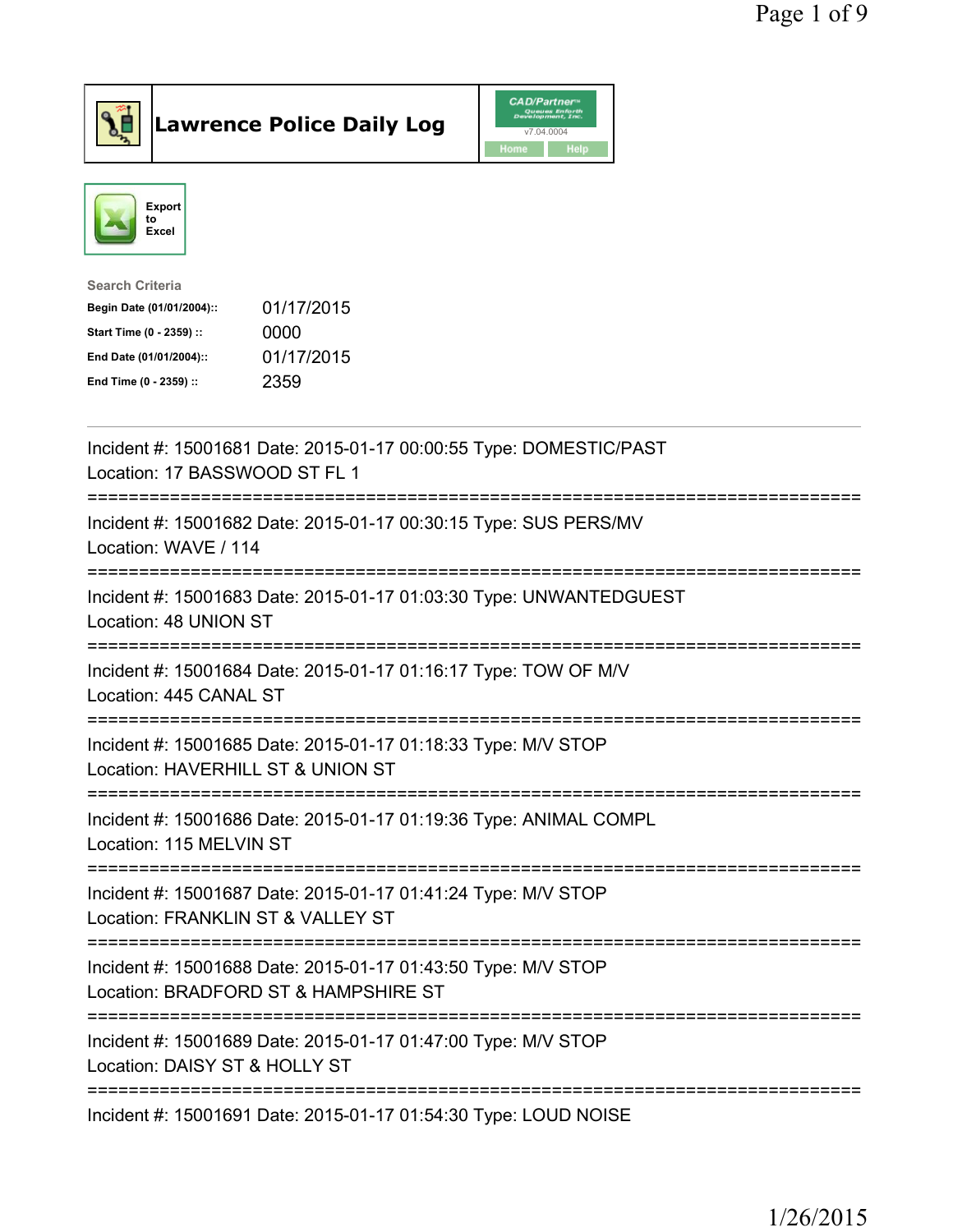Location: 66 COLUMBUS AV =========================================================================== Incident #: 15001690 Date: 2015-01-17 01:54:33 Type: M/V STOP Location: BOWDOIN ST & S BROADWAY =========================================================================== Incident #: 15001692 Date: 2015-01-17 02:02:46 Type: M/V STOP Location: FERRY ST & MANN ST =========================================================================== Incident #: 15001693 Date: 2015-01-17 02:11:29 Type: FIGHT Location: LAWRENCE ST & SARATOGA ST =========================================================================== Incident #: 15001694 Date: 2015-01-17 02:13:06 Type: PURSUIT Location: 22 SPRUCE ST =========================================================================== Incident #: 15001695 Date: 2015-01-17 02:20:44 Type: DOMESTIC/PAST Location: 1075 ESSEX ST =========================================================================== Incident #: 15001696 Date: 2015-01-17 02:23:05 Type: TOW OF M/V Location: 41 FERN ST =========================================================================== Incident #: 15001697 Date: 2015-01-17 02:24:01 Type: TOW OF M/V Location: CANAL ST & HAMPSHIRE ST =========================================================================== Incident #: 15001698 Date: 2015-01-17 02:40:25 Type: ALARMS Location: 187 LAWRENCE ST =========================================================================== Incident #: 15001699 Date: 2015-01-17 02:41:54 Type: DRUG OVERDOSE Location: 3 BARNARD RD =========================================================================== Incident #: 15001700 Date: 2015-01-17 02:45:41 Type: UNWANTEDGUEST Location: 51 CEDAR ST =========================================================================== Incident #: 15001703 Date: 2015-01-17 02:51:02 Type: M/V STOP Location: ALDER ST & BASSWOOD ST =========================================================================== Incident #: 15001702 Date: 2015-01-17 02:51:03 Type: FIRE Location: 176 OSGOOD ST =========================================================================== Incident #: 15001701 Date: 2015-01-17 02:51:20 Type: STOL/MV/PAS Location: 271 BROADWAY =========================================================================== Incident #: 15001704 Date: 2015-01-17 03:01:14 Type: ALARMS Location: MARINO AUTO / 39 HAVERHILL ST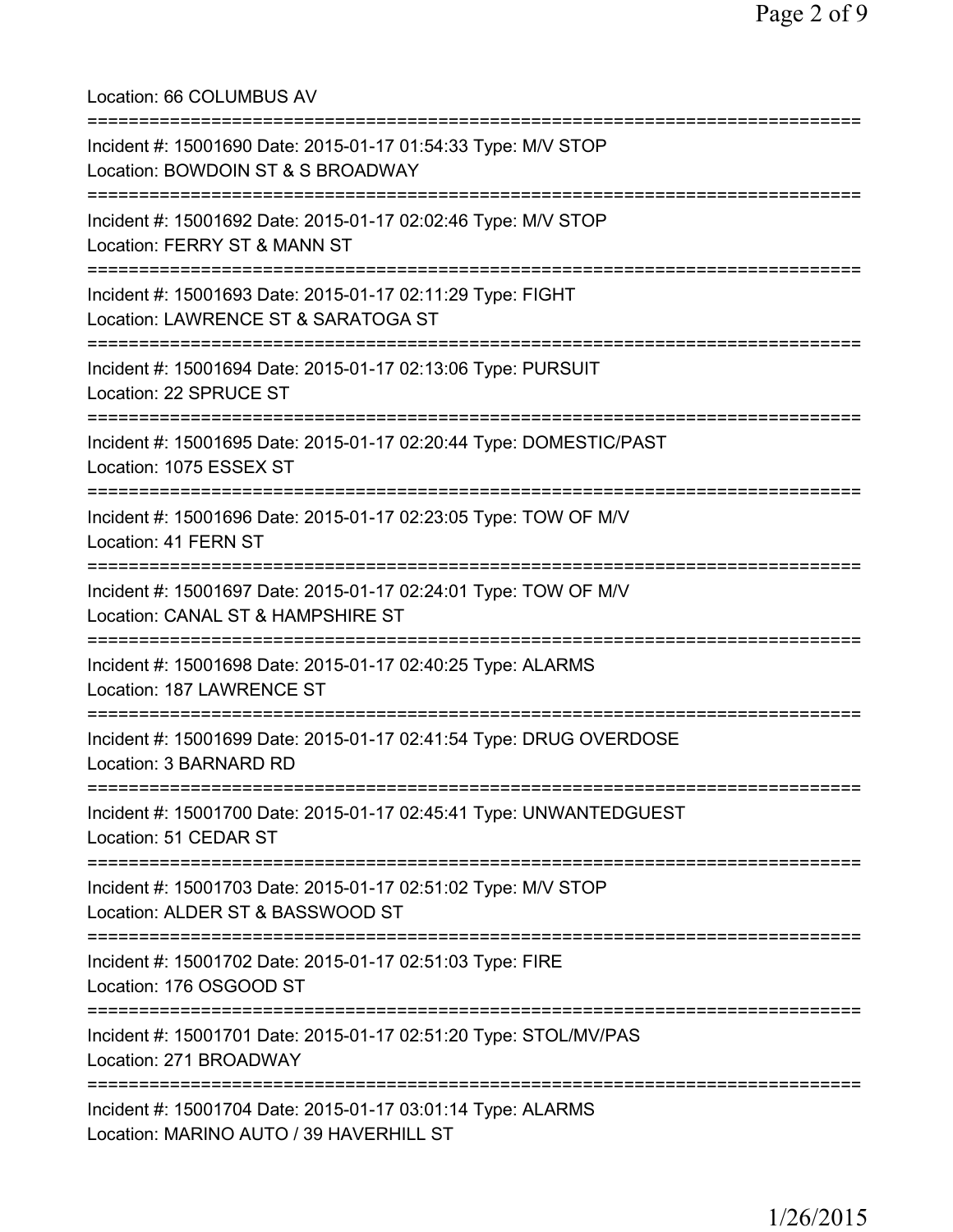| Incident #: 15001705 Date: 2015-01-17 03:09:20 Type: NOISE ORD<br>Location: 139 MAY ST FL 2                                         |
|-------------------------------------------------------------------------------------------------------------------------------------|
| Incident #: 15001707 Date: 2015-01-17 03:09:36 Type: ALARMS<br>Location: 250 CANAL ST                                               |
| Incident #: 15001706 Date: 2015-01-17 03:09:40 Type: LOUD NOISE<br>Location: 115 JACKSON ST FL 4<br>======================          |
| Incident #: 15001708 Date: 2015-01-17 03:12:19 Type: AUTO ACC/NO PI<br>Location: 25 MARSTON ST                                      |
| Incident #: 15001709 Date: 2015-01-17 03:36:04 Type: GUN CALL<br>Location: 163 PARK ST                                              |
| =====================================<br>Incident #: 15001710 Date: 2015-01-17 03:52:09 Type: ALARMS<br>Location: 106 MARSTON ST    |
| Incident #: 15001711 Date: 2015-01-17 03:55:45 Type: DISTURBANCE<br>Location: 345 LOWELL ST<br>:=================================== |
| Incident #: 15001712 Date: 2015-01-17 05:42:42 Type: NOISE ORD<br>Location: 55 SPRINGFIELD ST                                       |
| Incident #: 15001713 Date: 2015-01-17 06:17:17 Type: SUICIDE ATTEMPT<br>Location: 119 FERRY ST                                      |
| Incident #: 15001714 Date: 2015-01-17 06:51:55 Type: CK WELL BEING<br>Location: 14 NORRIS ST                                        |
| Incident #: 15001715 Date: 2015-01-17 07:11:53 Type: UNWANTEDGUEST<br>Location: PARKER ST & ANDOVER ST                              |
| Incident #: 15001716 Date: 2015-01-17 07:16:25 Type: MEDIC SUPPORT<br>Location: 25 ATKINSON ST #A                                   |
| Incident #: 15001717 Date: 2015-01-17 07:17:48 Type: TOW OF M/V<br>Location: 90 LOWELL ST                                           |
| Incident #: 15001718 Date: 2015-01-17 07:25:56 Type: UNKNOWN PROB<br>Location: 73 JACKSON ST                                        |
|                                                                                                                                     |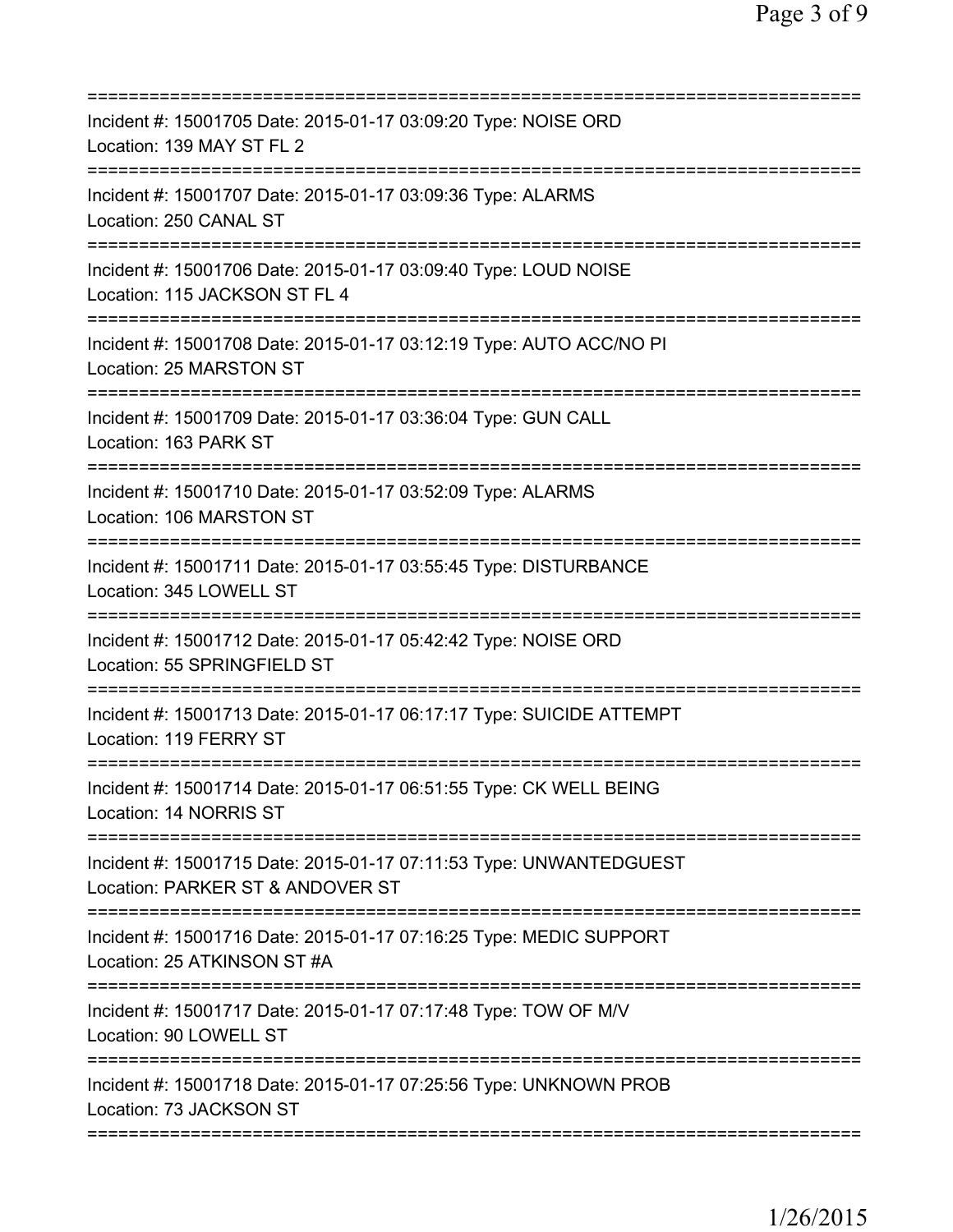| Incident #: 15001719 Date: 2015-01-17 08:09:14 Type: DOMESTIC/PROG<br>Location: 97 OAK ST                                            |
|--------------------------------------------------------------------------------------------------------------------------------------|
| Incident #: 15001720 Date: 2015-01-17 09:31:51 Type: LOUD NOISE<br>Location: 75 PARK ST FL 2NDFL                                     |
| Incident #: 15001721 Date: 2015-01-17 09:32:39 Type: DOMESTIC/PAST<br>Location: 69 NEWBURY ST FL 1                                   |
| Incident #: 15001722 Date: 2015-01-17 09:35:04 Type: AUTO ACC/NO PI<br>Location: BROADWAY & CROSS ST<br>======================       |
| Incident #: 15001723 Date: 2015-01-17 10:29:13 Type: M/V STOP<br>Location: AMES ST & PROVIDENCE ST                                   |
| Incident #: 15001724 Date: 2015-01-17 10:30:17 Type: CK WELL BEING<br>Location: 483 S BROADWAY                                       |
| Incident #: 15001725 Date: 2015-01-17 10:34:10 Type: DISTURBANCE<br>Location: 30 ROBINSON CT                                         |
| =============<br>Incident #: 15001726 Date: 2015-01-17 11:16:53 Type: MEDIC SUPPORT<br>Location: ALLEMANY AUTO SHOP / 37 KNOX ST     |
| Incident #: 15001727 Date: 2015-01-17 11:36:58 Type: M/V STOP<br>Location: FRANKLIN ST & HAVERHILL ST                                |
| Incident #: 15001728 Date: 2015-01-17 12:09:29 Type: ALARM/BURG<br>Location: LAROCHELLE RESD / 2 NIGHTINGALE CT                      |
| Incident #: 15001729 Date: 2015-01-17 12:20:02 Type: M/V STOP<br>Location: MARBLE AV & WATER ST                                      |
| Incident #: 15001730 Date: 2015-01-17 12:28:14 Type: ALARM/BURG<br>Location: PHOENIX ACADEMEY / 526 LOWELL ST                        |
| ====================================<br>Incident #: 15001731 Date: 2015-01-17 12:36:55 Type: SPECIAL CHECK<br>Location: 300 CANAL ST |
| Incident #: 15001732 Date: 2015-01-17 13:06:47 Type: MEDIC SUPPORT<br>Location: 50 BROADWAY                                          |
| Incident #: 15001733 Date: 2015-01-17 13:11:06 Type: ALARM/BURG                                                                      |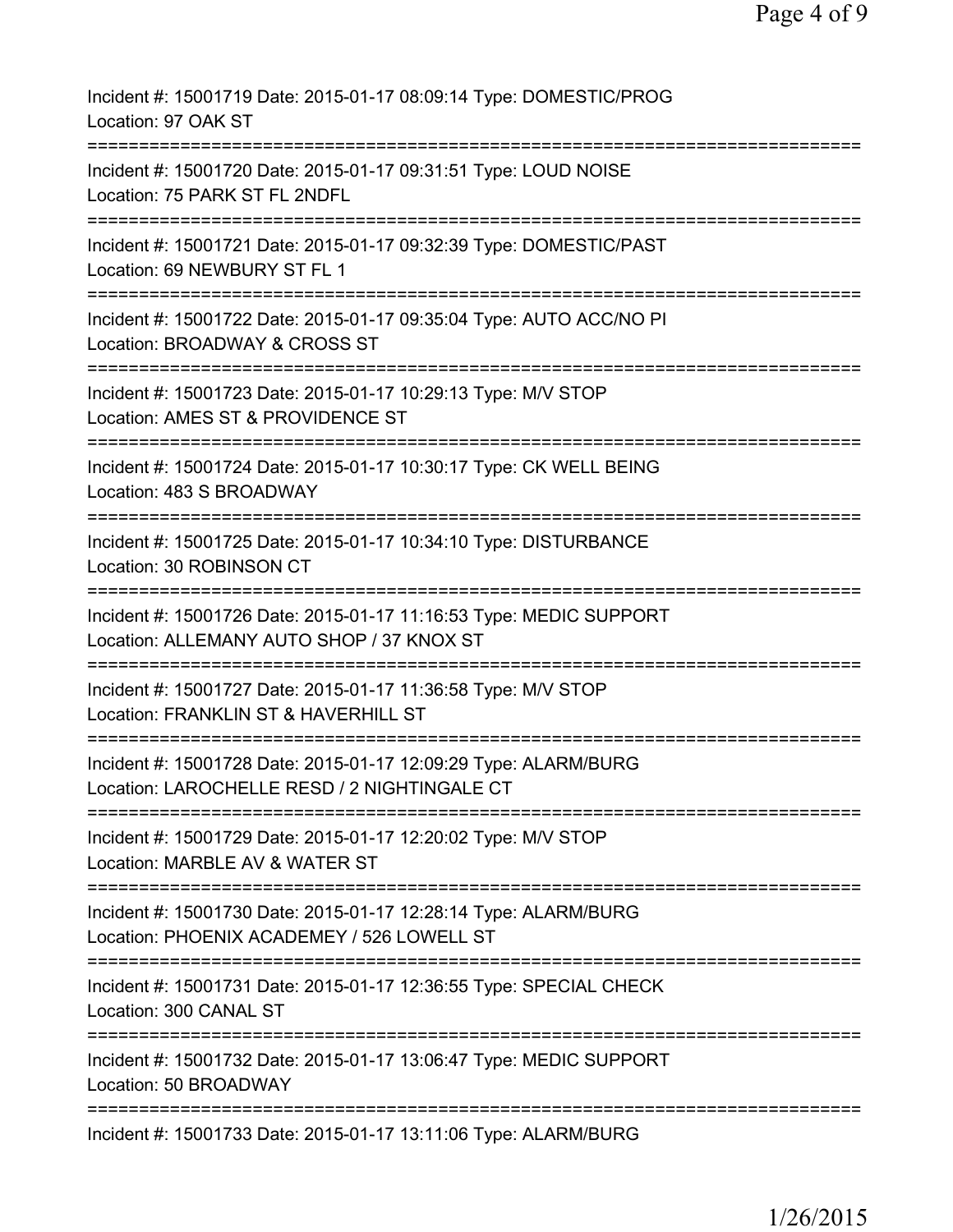Location: 1069 ESSEX ST =========================================================================== Incident #: 15001734 Date: 2015-01-17 13:15:03 Type: THREATS Location: SUNNY SIDE DINER / 639 BROADWAY =========================================================================== Incident #: 15001735 Date: 2015-01-17 13:23:05 Type: ALARM/BURG Location: 243 SALEM ST =========================================================================== Incident #: 15001736 Date: 2015-01-17 13:25:50 Type: SUICIDE ATTEMPT Location: 10 GROVE ST FL 3RDFL =========================================================================== Incident #: 15001737 Date: 2015-01-17 13:34:55 Type: M/V STOP Location: ESSEX ST & JACKSON ST =========================================================================== Incident #: 15001738 Date: 2015-01-17 13:41:27 Type: AUTO ACC/NO PI Location: 1 JACKSON ST =========================================================================== Incident #: 15001739 Date: 2015-01-17 13:57:12 Type: DOMESTIC/PROG Location: 6 INMAN ST #APT14 =========================================================================== Incident #: 15001740 Date: 2015-01-17 14:25:04 Type: SUS PERS/MV Location: BRADFORD ST & BROADWAY =========================================================================== Incident #: 15001741 Date: 2015-01-17 14:54:22 Type: STOL/MV/PAS Location: 384 PARK ST =========================================================================== Incident #: 15001742 Date: 2015-01-17 15:26:43 Type: UNKNOWN PROB Location: 484 HOWARD ST =========================================================================== Incident #: 15001743 Date: 2015-01-17 15:38:23 Type: AUTO ACC/NO PI Location: 375 HAVERHILL ST =========================================================================== Incident #: 15001744 Date: 2015-01-17 16:06:55 Type: SUS PERS/MV Location: ADVANCED AUTO / 73 WINTHROP AV =========================================================================== Incident #: 15001745 Date: 2015-01-17 16:16:07 Type: AMBULANCE ASSSI Location: YMCA / 40 LAWRENCE ST =========================================================================== Incident #: 15001746 Date: 2015-01-17 16:20:56 Type: ALARM/BURG Location: LORENZO BUILDING / 599 CANAL ST =========================================================================== Incident #: 15001747 Date: 2015-01-17 16:37:25 Type: M/V STOP Location: 585 HAVERHILL ST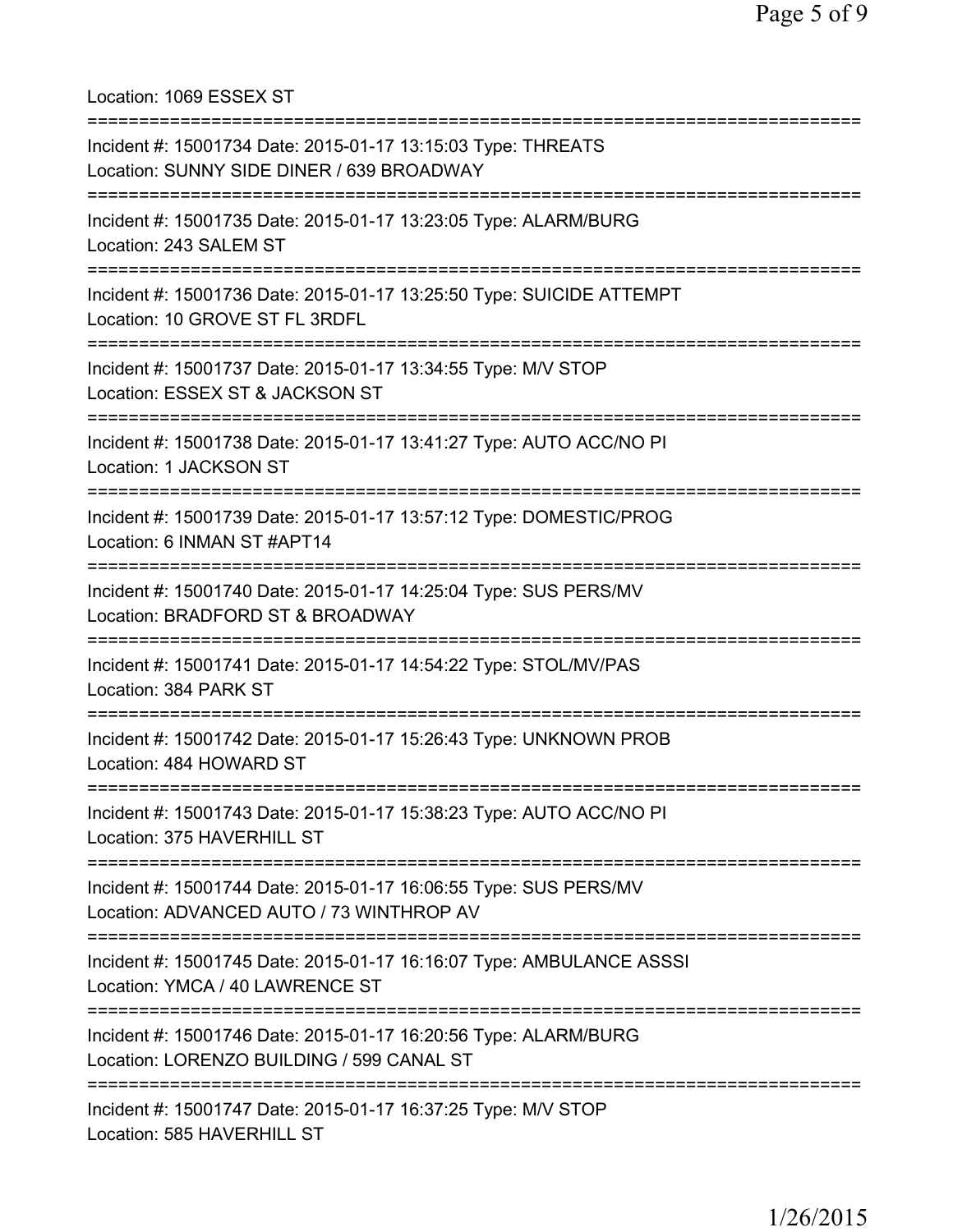| Incident #: 15001748 Date: 2015-01-17 16:50:34 Type: ALARM/BURG<br>Location: ARLINGTON SCHOOL / 150 ARLINGTON ST       |
|------------------------------------------------------------------------------------------------------------------------|
| Incident #: 15001749 Date: 2015-01-17 17:05:07 Type: ALARM/BURG<br>Location: FH CANN AND ASSOCIATES / 354 MERRIMACK ST |
| Incident #: 15001750 Date: 2015-01-17 17:13:45 Type: DRUG OVERDOSE<br>Location: MCDONALDS / 50 BROADWAY                |
| Incident #: 15001751 Date: 2015-01-17 17:25:56 Type: TRESPASSING<br>Location: 50 BROADWAY                              |
| Incident #: 15001752 Date: 2015-01-17 17:58:27 Type: M/V STOP<br>Location: 50 HIGH ST                                  |
| Incident #: 15001753 Date: 2015-01-17 17:59:20 Type: LARCENY/PAST<br>Location: 40 LAWRENCE ST                          |
| Incident #: 15001754 Date: 2015-01-17 18:09:05 Type: M/V STOP<br>Location: 119 WEST ST<br>==================           |
| Incident #: 15001756 Date: 2015-01-17 18:12:07 Type: TRESPASSING<br>Location: TRAIN STATION / 211 MERRIMACK ST         |
| Incident #: 15001755 Date: 2015-01-17 18:12:10 Type: M/V STOP<br>Location: 50 HIGH ST                                  |
| ===================<br>Incident #: 15001757 Date: 2015-01-17 18:12:32 Type: M/V STOP<br>Location: 200 MERRIMACK ST     |
| Incident #: 15001758 Date: 2015-01-17 18:30:22 Type: ALARM/BURG<br>Location: 526 LOWELL ST                             |
| Incident #: 15001759 Date: 2015-01-17 18:37:33 Type: AUTO ACC/NO PI<br>Location: LAWRENCE ST & MYRTLE ST               |
| Incident #: 15001760 Date: 2015-01-17 18:41:29 Type: M/V STOP<br>Location: FRANKLIN ST & TREMONT ST                    |
| Incident #: 15001761 Date: 2015-01-17 18:42:49 Type: M/V STOP<br>Location: AMESBURY ST & HAVERHILL ST                  |
|                                                                                                                        |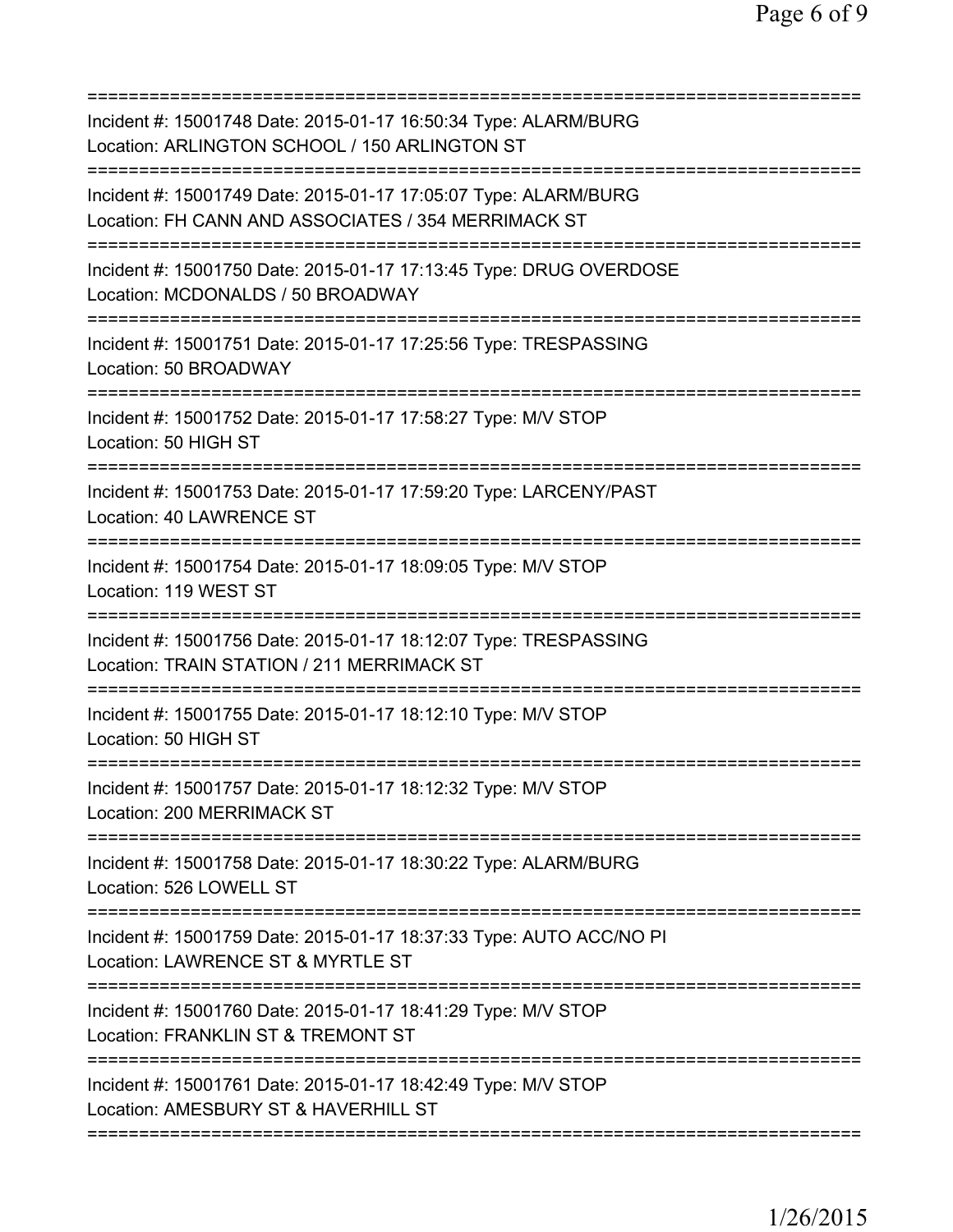| Incident #: 15001762 Date: 2015-01-17 18:46:02 Type: M/V STOP<br>Location: LAWRENCE ST & MYRTLE ST                              |
|---------------------------------------------------------------------------------------------------------------------------------|
| Incident #: 15001763 Date: 2015-01-17 19:11:48 Type: M/V STOP<br>Location: MAPLE ST & WHITE ST                                  |
| Incident #: 15001764 Date: 2015-01-17 19:18:42 Type: LARCENY/PAST<br>Location: 183 SANBORN ST FL 2ND                            |
| Incident #: 15001765 Date: 2015-01-17 19:39:35 Type: SUICIDE ATTEMPT<br>Location: 305 ERVING AV FL 3                            |
| Incident #: 15001766 Date: 2015-01-17 20:11:31 Type: ALARM/BURG<br>Location: J&J NAILS / 160 WINTHROP AV                        |
| Incident #: 15001767 Date: 2015-01-17 20:20:46 Type: M/V STOP<br>Location: 40 ARLINGTON ST                                      |
| Incident #: 15001768 Date: 2015-01-17 20:35:21 Type: M/V STOP<br>Location: BUSWELL ST & LEXINGTON ST<br>:====================== |
| Incident #: 15001769 Date: 2015-01-17 20:52:24 Type: LOUD NOISE<br>Location: 138 S UNION ST                                     |
| Incident #: 15001770 Date: 2015-01-17 21:15:31 Type: UNWANTEDGUEST<br>Location: 35 ROBINSON CT                                  |
| Incident #: 15001771 Date: 2015-01-17 21:15:57 Type: M/V STOP<br>Location: BRADFORD ST & BROADWAY                               |
| Incident #: 15001772 Date: 2015-01-17 21:26:38 Type: M/V STOP<br>Location: 550 BROADWAY                                         |
| Incident #: 15001773 Date: 2015-01-17 21:39:57 Type: M/V STOP<br>Location: ALLEN ST & GENERAL ST                                |
| Incident #: 15001774 Date: 2015-01-17 21:52:47 Type: NOISE ORD<br>Location: 41 MAPLE ST FL 29                                   |
| Incident #: 15001775 Date: 2015-01-17 22:07:08 Type: M/V STOP<br>Location: 84 BRADFORD ST                                       |
| Incident #: 15001776 Date: 2015-01-17 22:15:18 Type: M/V STOP                                                                   |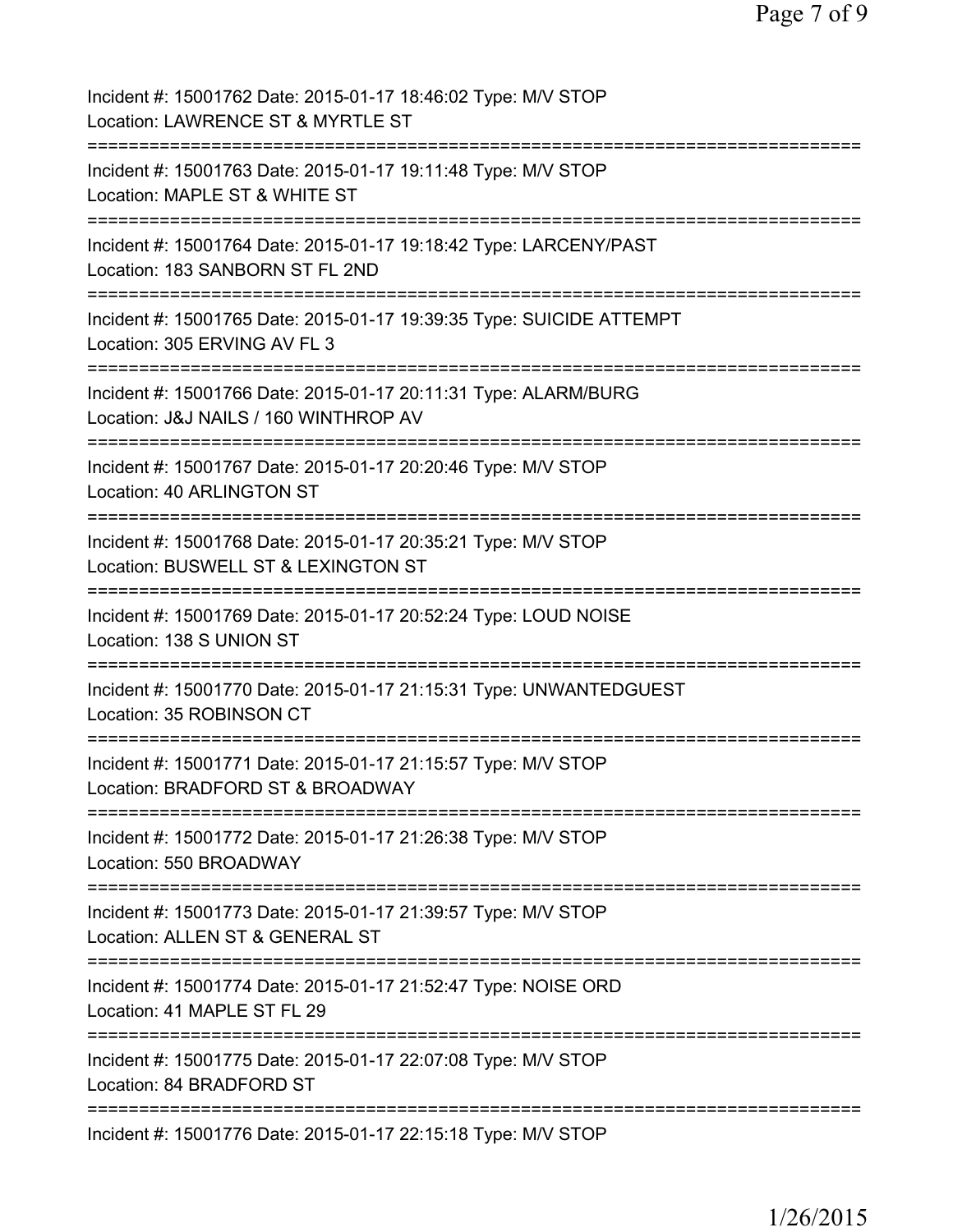| Location: BODWELL ST & SCHOOL ST                                                                                                      |
|---------------------------------------------------------------------------------------------------------------------------------------|
| Incident #: 15001777 Date: 2015-01-17 22:17:50 Type: DISTURBANCE<br>Location: 232 BRUCE ST FL 1<br>===============================    |
| Incident #: 15001778 Date: 2015-01-17 22:21:06 Type: M/V STOP<br>Location: BROADWAY & ESSEX ST                                        |
| Incident #: 15001779 Date: 2015-01-17 22:31:51 Type: ALARM/BURG<br>Location: 526 LOWELL ST                                            |
| ;==============================<br>Incident #: 15001780 Date: 2015-01-17 22:52:49 Type: M/V STOP<br>Location: MARSTON ST & STORROW ST |
| Incident #: 15001781 Date: 2015-01-17 23:06:31 Type: M/V STOP<br>Location: 360 BROADWAY                                               |
| Incident #: 15001782 Date: 2015-01-17 23:09:46 Type: NOISE ORD<br>Location: 3 TEMPLE ST #3                                            |
| Incident #: 15001783 Date: 2015-01-17 23:12:06 Type: M/V STOP<br>Location: CANTON ST & HIGH ST<br>:========================           |
| Incident #: 15001784 Date: 2015-01-17 23:18:07 Type: NOISE ORD<br>Location: 11 LAWRENCE ST #408                                       |
| Incident #: 15001785 Date: 2015-01-17 23:21:49 Type: TOW OF M/V<br>Location: SWEENEYS PACKAGE STORE / 90 ESSEX ST                     |
| Incident #: 15001786 Date: 2015-01-17 23:32:29 Type: ALARM/BURG<br>Location: SAUNDERS CROSSING / 11 DIAMOND ST                        |
| Incident #: 15001787 Date: 2015-01-17 23:32:51 Type: M/V STOP<br>Location: CAMELLA TEOLI WY                                           |
| Incident #: 15001788 Date: 2015-01-17 23:37:24 Type: GENERAL SERV<br>Location: 49 JUNIPER ST                                          |
| Incident #: 15001789 Date: 2015-01-17 23:46:25 Type: NOISE ORD<br>Location: 73 HAVERHILL ST FL 3                                      |
| Incident #: 15001790 Date: 2015-01-17 23:49:58 Type: B&E/PAST<br>Location: 34 TREMONT ST #BACK FL ALLEY                               |